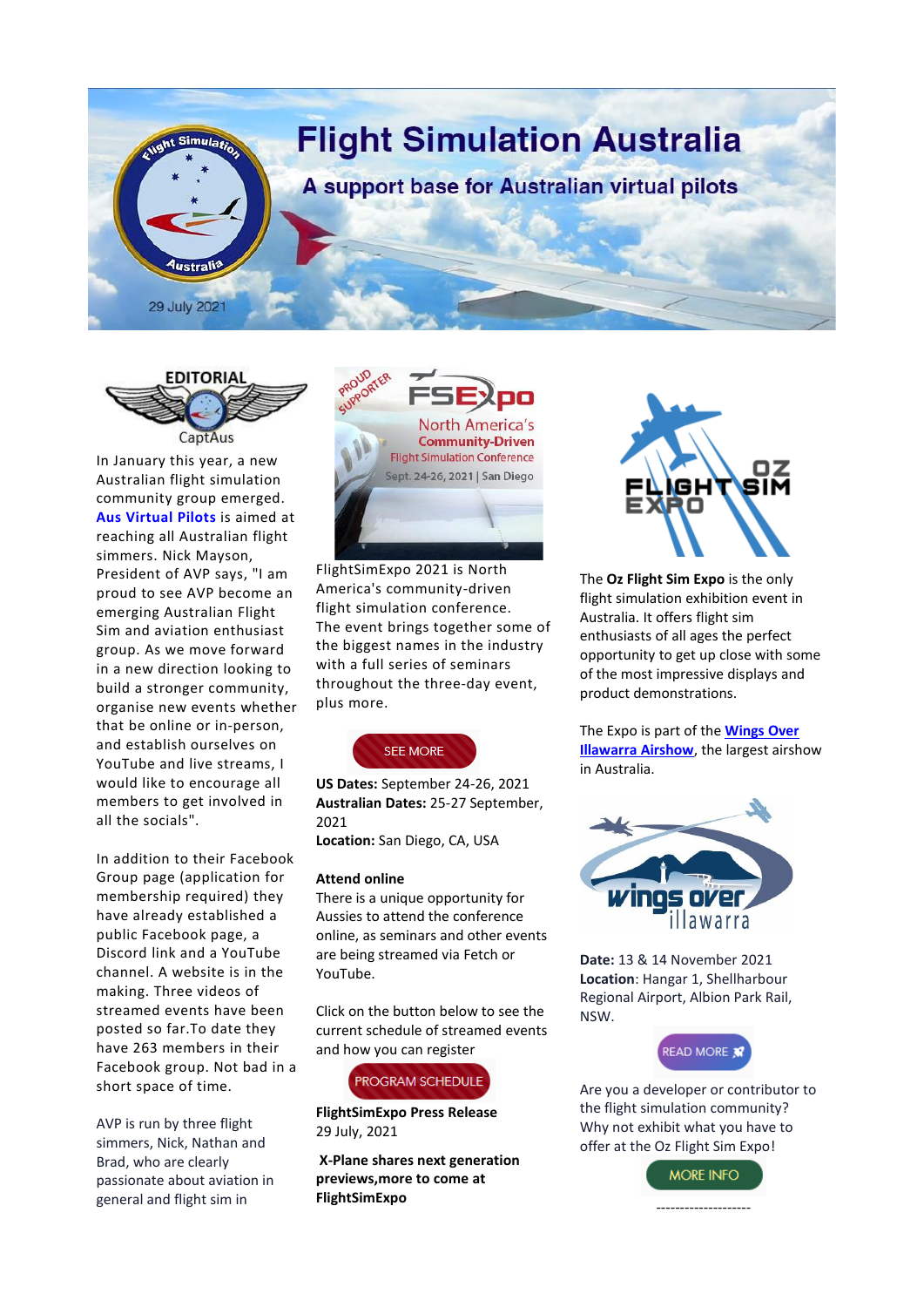particular. Initially, the group was established as VATSIM flyers. But recently they saw the benefit in reaching out to *all* Australian simmers, thus potentially embracing a wider audience in the Aussie flight sim community.

I made contact with them this week via Discord and was lucky enough to chat with all three admins of AVP. Not unexpectedly, they did not know of Flight Simulation Australia (FSAu) as I had not known of their existence until recently. This highlights the issue I have written about in the past regarding the insular nature of individual and group flight simulation activity and the call to [re-imagine](https://3824fed8-18d8-4769-be3b-46b72a5b8caf.filesusr.com/ugd/8e6da7_4da16cb8d2b84fa8bf693966154d7d10.pdf) the Australian flight simulation community.

We chatted about our respective objectives and found common ground. We agreed on how difficult it is to get such a group up and running and remain viable, particularly if acting solo, as Nick initially did. Now he is supported by Nathan and Brad who have taken on differing aspects of group management, and share the load. I remain a solo operator and don't have the benefit of others to bounce off ideas or tap into their skills and knowledge. It is perhaps this reason that FSAu has not gained the traction that I would have liked over the years.

Both AVP and FSAu have differing services to offer. Rather than being competitive, we agreed work to support each other for the benefit of the Aussie flight sim community. So, just as I have thrown my support behind the North American-based Flight Simulation Association (FSA), I also see opportunities for a cooperative outreach to the Australian demographic of the

At the broadcast hosted by Flight Simulation Association today, Laminar Research,.makers of X-Plane, shared preview **[video](https://www.youtube.com/watch?v=54soFUswd3k)** and **[screen](https://www.youtube.com/watch?v=fxFz4T6PXY4) [shots](https://www.youtube.com/watch?v=fxFz4T6PXY4)** of a next-generationX-Plane simulator. Laminar Research will be heavily featured at FlightSimExpo 2021,in September, alongside more than 30 others sponsors and exhibitors.



A replay of today's presentation is available with a free Flight Simulation Association account at: [https://flightsimassociation.com/](https://flightsimassociation.com/%0bwebinars/recorded) [webinars/recorded](https://flightsimassociation.com/%0bwebinars/recorded)



Last month, leading gameing accessory maker **[Turtle](https://au.turtlebeach.com/pages/velocity-one-flight) [Beach](https://au.turtlebeach.com/pages/velocity-one-flight)** unveiled its *VelocityOne Universal Control System* for Xbox and PC, marking the company's entrance into the flight simulation world. Turtle Beach will be showing off their new product at the the FlightSimExpo in September.



--------------------

# **Article of the Week**





Resource of the Week

**Avia [Maps](https://play.google.com/store/apps/details?id=com.mytowntonight.aviamap&hl=en_AU&gl=US)** is a reliable and straightforward application for pilots and flight sim enthusiasts for 42 countries on all continents (except Antarctica). Countries with Airspace data include the United States, Canada, most of Europe, Australia and New Zealand. You Simply choose and 5 by 5 degree area on earth and download the relevant data for offline use. The map features over 50,000 airports and 11,000 navaids around the globe.

The app is suitable for pre-flight route planning with wind and fuel calculations, as well as flight navigation. You also get the latest weather for more than 9500 airports. Initial downloading of the app gives full access for a trial period. After the evaluation period of 30 days, you will have to do an in-app purchase of currently USD \$10.99. There are no recurring charges.

-------------------